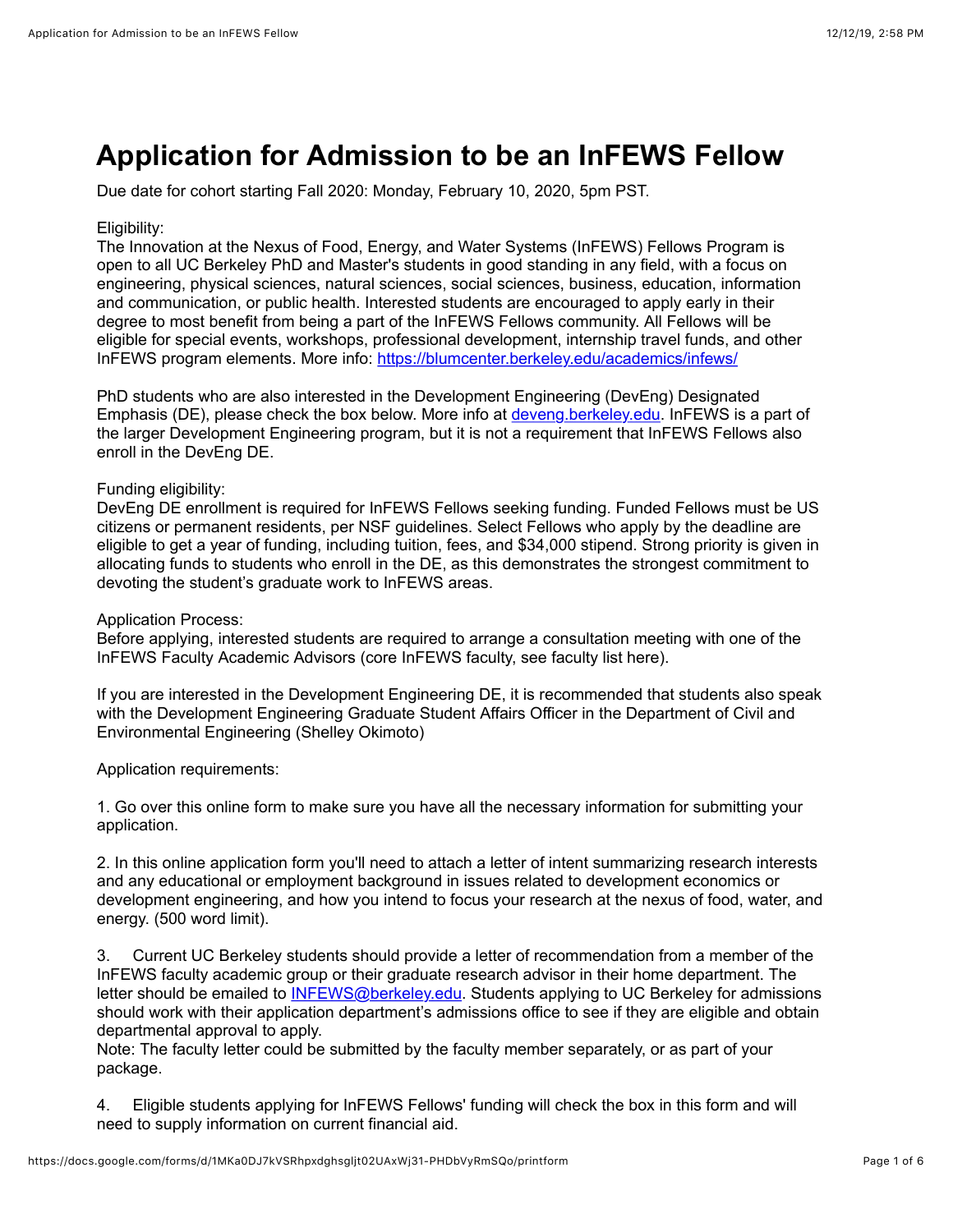Current InFEWS Fellows, who did not previously receive the fellow's funding (\$34k stipend, plus tuition and fees), and are eligible under NSF rules (US citizen or permanent resident), Can apply for funding through this application form. Your letter of intent needs to include an updated statement that summarizes your research interests and how you intend to focus your research towards the nexus of food, water, and energy. It should additionally describe progress you have made in the prior year towards this goal through relevant classes or professional experience (500 word limit).

For any questions, please email: [InFEWS@berkeley.edu](mailto:InFEWS@berkeley.edu)

NSF- This material is based upon work supported by the National Science Foundation under Grant No. DGE-1633740. Any opinions, findings, and conclusions or recommendations expressed in this material are those of the author(s) and do not necessarily reflect the views of the National Science Foundation.

\* Required

1. **Email address \***

# **Application form**

- 2. **Name: \***
- 3. **Which degree are you / will you be pursuing during the application year.** *Mark only one oval.*

| <b>Masters</b>      |
|---------------------|
| Masters towards PhD |
| PhD                 |
| Other:              |

- 
- 4. **Degree title and home department: \***
- 5. **Faculty Advisor: \***

### **Recommendation letter**

The letter of recommendation should be sent by your recommender to [InFEWS@berkeley.edu](mailto:InFEWS@berkeley.edu) by the application deadline (February 10, 2020, 5pm).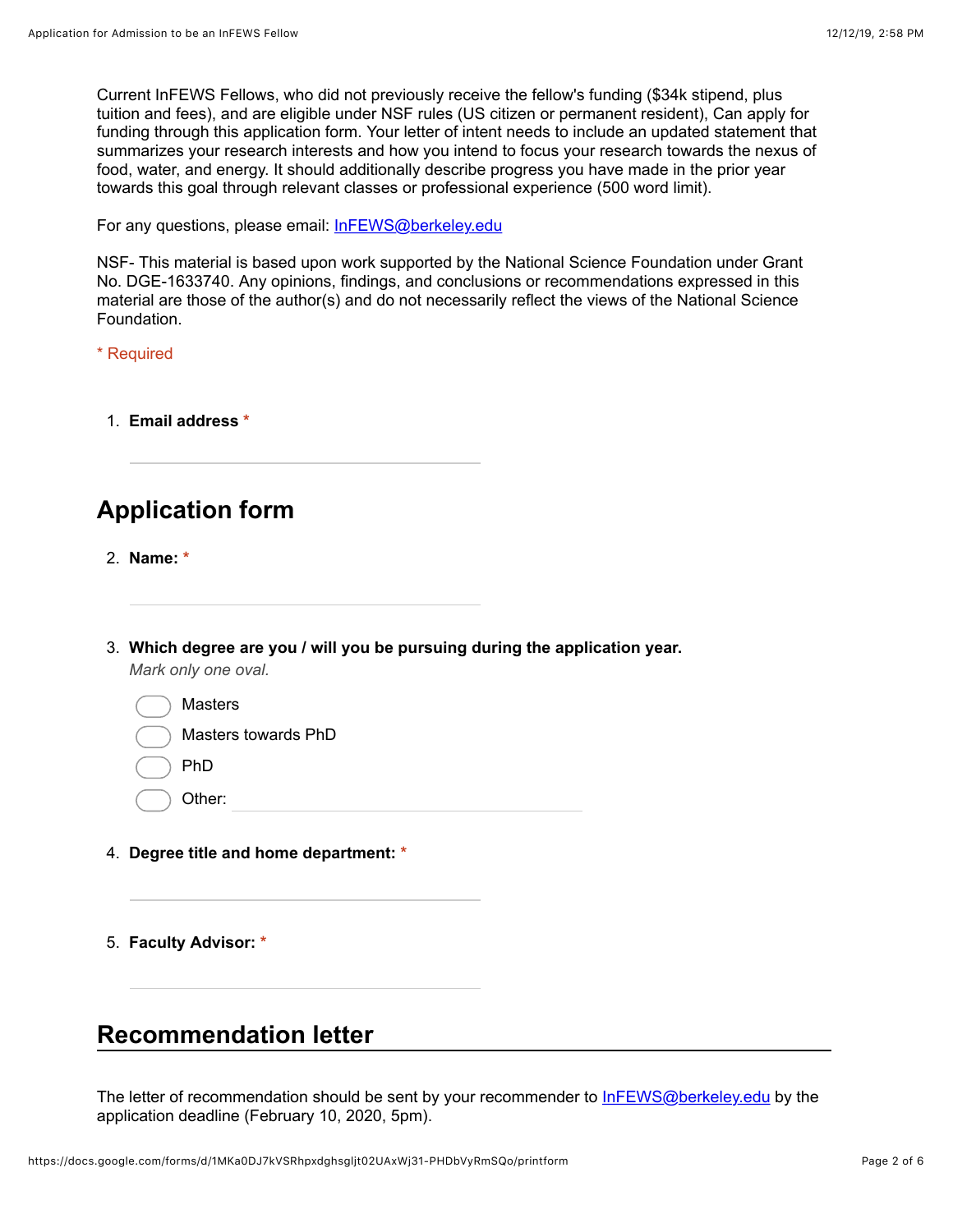- 6. **Recommender's name: \***
- 7. **Your Berkeley SID (If you are a prospective Berkeley student use 000) \***
- 8. **Phone Number: \***
- 9. **Undergraduate Degree (University and Department/Major) \***
- 10. **Expected Qualifying Exam date: semester/year (for PhD students)**
- 11. **Expected Graduation Date (semester/year): \***
- 12. **Are you eligible and interested to apply for the InFEWS stipend funding per NSF guidelines? (Funded fellows must be US citizens or permanent residents, per NSF guidelines.) \***

*Mark only one oval.*

| () Yes, I am a US citizen or US Permanent Resident interested in InFEWS stipend funding |                      |
|-----------------------------------------------------------------------------------------|----------------------|
| $($ $)$ No, I am not interested or not eligible for InFEWS stipend funding              | Skip to question 15. |
| $\bigcirc$ Other:                                                                       |                      |

### **Application for INFEWS stipend**

13. **Please provide information on current financial aid and anticipated funding for next academic year.**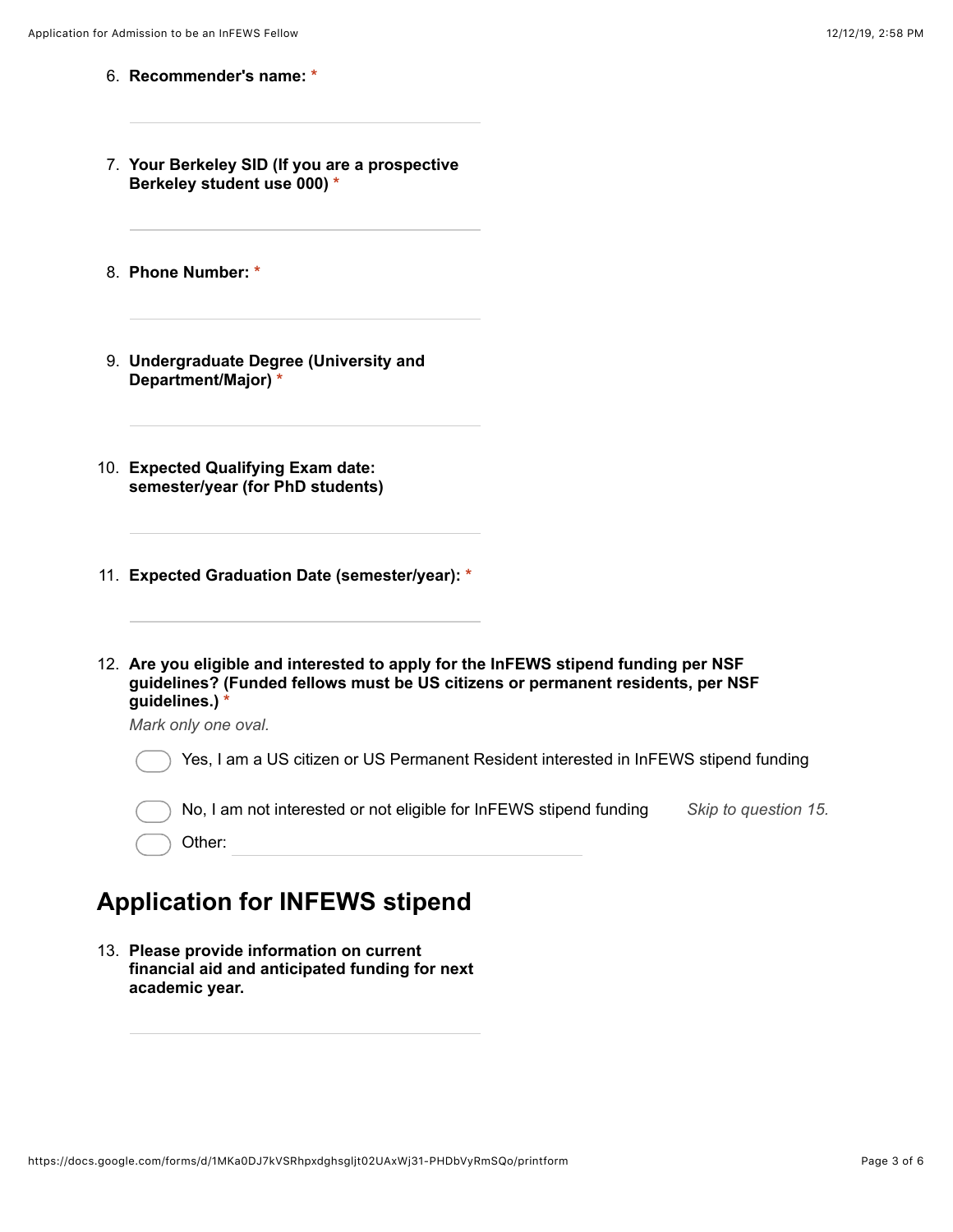#### 14. **Are you currently an InFEWS fellow? \***

(Current, unfunded InFEWS fellow can apply for the stipend through this form) *Mark only one oval.*

| Yes |
|-----|
| No  |

## **If yes (current InFEWS fellows) please describe progress you have made in the prior year towards your research goals and in your course-work for InFEWS / DevEng DE.**

Please focus on progress, your research interest will be described in the next section. Progress made may also include any educational or employment background in issues related to development economics or development engineering.

15.

### **Academic interests**

The InFEWS requirements are listed on this website: [https://blumcenter.berkeley.edu/academics/infews/training/](https://www.google.com/url?q=https://blumcenter.berkeley.edu/academics/infews/training/&sa=D&ust=1576195058145000&usg=AFQjCNGn2kgWHDBhL-YInCE5hVhFnrM8vw)

The DevEng requirements are listed on this website: [https://blumcenter.berkeley.edu/academics/deveng/requirements/](https://www.google.com/url?q=https://blumcenter.berkeley.edu/academics/deveng/requirements/&sa=D&ust=1576195058145000&usg=AFQjCNEQaFgMZcoQrAX-S4llcxNH24JKpQ)

#### 16. **Are you enrolled in the DevEng DE? \***

*Mark only one oval.*

Yes

- No, I am not interested in the DevEng DE at the moment
	- Not yet, please enroll me through this application!

17. **Please list courses you expect to take to satisfy the elective requirement. \***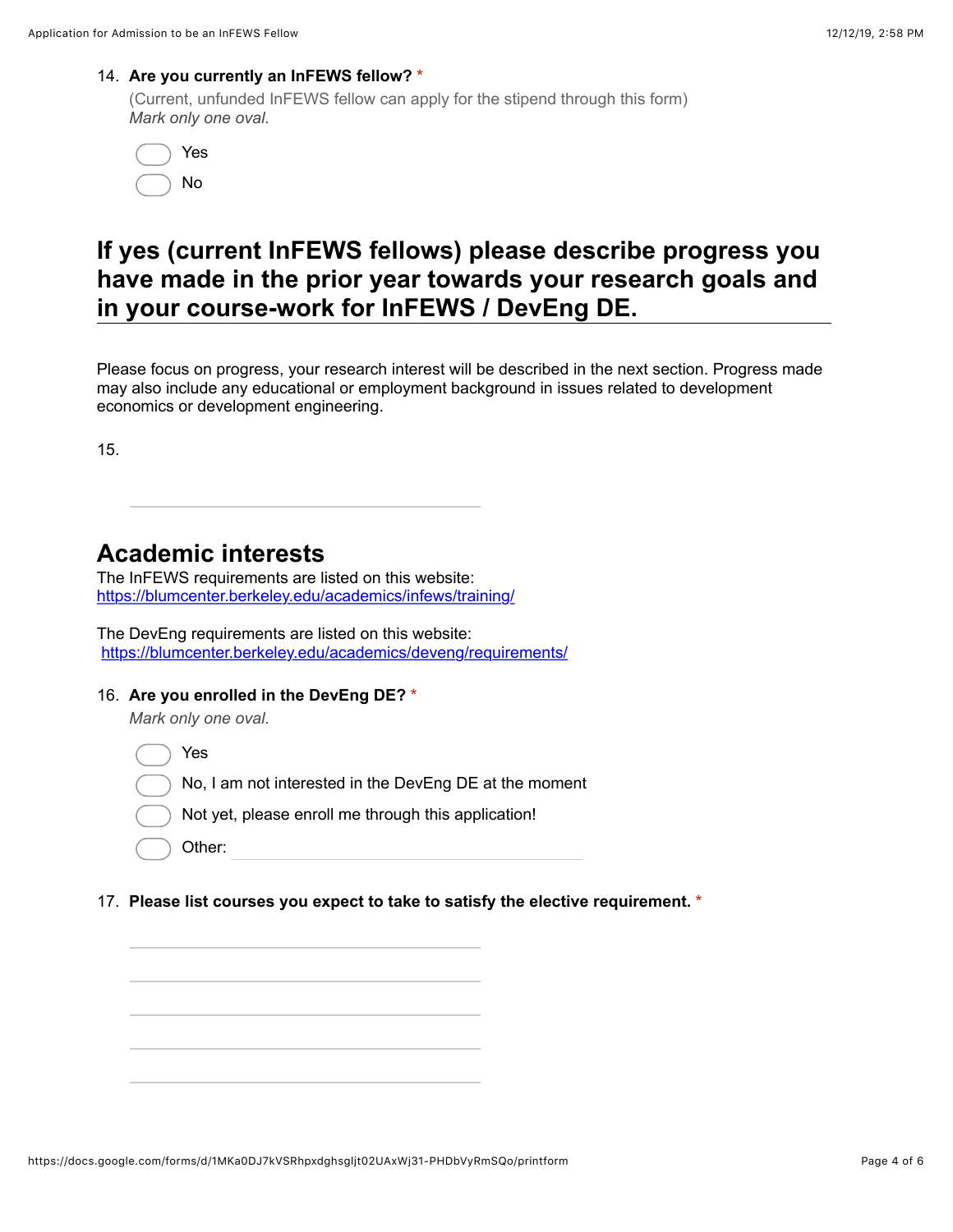## **Research interests and intentions**

(current fellows applying for the stipend are encouraged to update their research intentions here)

18. **Please summarize your research interests and any educational or employment background in issues related to development economics or development engineering, and how you intend to focus your research at the nexus of food, water, and energy. (3000 characters limit) \***



### **Optional questions**

This information is optional and will be used anonymously and agregately in our reporting to funding agencies and not as criteria for selection

- 19. **Gender**
- 20. **If you are NOT a US citizen/permanent resident, what is your home country:**
- 21. **Are you a California resident?**

*Mark only one oval.*

|  | Yes |
|--|-----|
|  | N٥  |